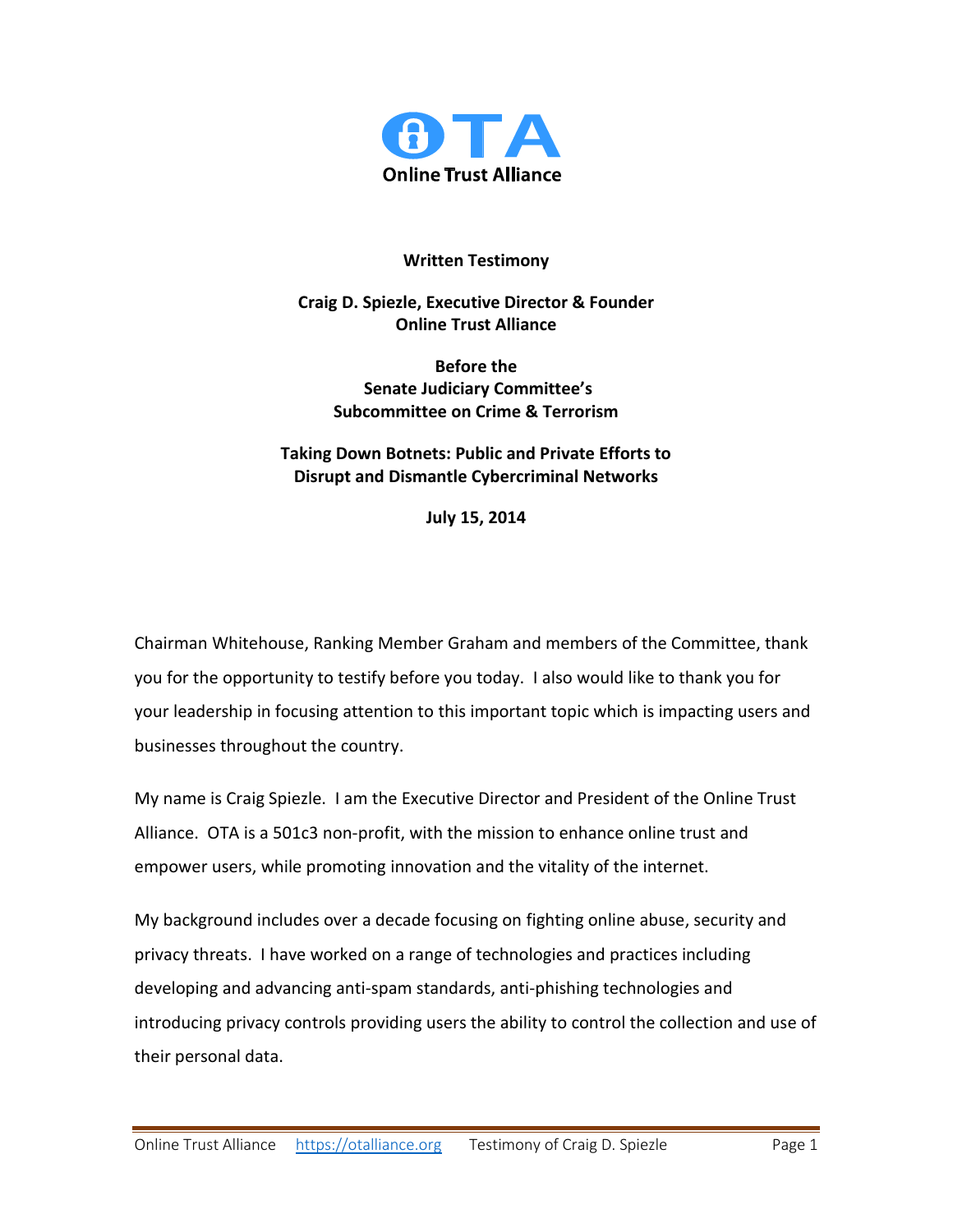OTA collaborates with several leading organizations fighting online abuse including the Anti-Phishing Working Group, (APWG), CA/Browser Forum, Center for Democracy and Technology (CDT), Email Service Provider Coalition, (ESPC), the Identity Theft Council, InfraGard, the International Association of Privacy Professionals (IAPP), the London Action Plan, Merchant Risk Council, StopBadware and others.

Botnets and associated cybersecurity exploits pose a significant risk to users, businesses and governments around the world. Increasingly bots are deploying key loggers and ransomware driving identity theft and bank account take-overs holding user's personal data, photo and health records hostage. Consumers innocently visiting trusted web sites are being compromised by malicious ads known as malvertising, while other bots are being used to cripple banking sites and make government services inaccessible.

It is important to recognize fighting bots is not just a domestic activity. Any effort requires a strategy to address international networks as cyber criminals intentionally operate beyond our borders. Criminals are leveraging the jurisdictional limitations of law enforcement and are proving to be nimble and innovative. They collaborate, share data and tools and often operative with impunity. Left unabated, they are a significant threat or our nation's critical infrastructure, to our economy and to users' privacy.

In my testimony I will discuss the following key areas:

- 1. Status of industry efforts
- 2. Need for a multifaceted anti-bot strategy
- 3. Role of takedown and law enforcement
- 4. Threat intelligence & data sharing
- 5. Privacy safeguards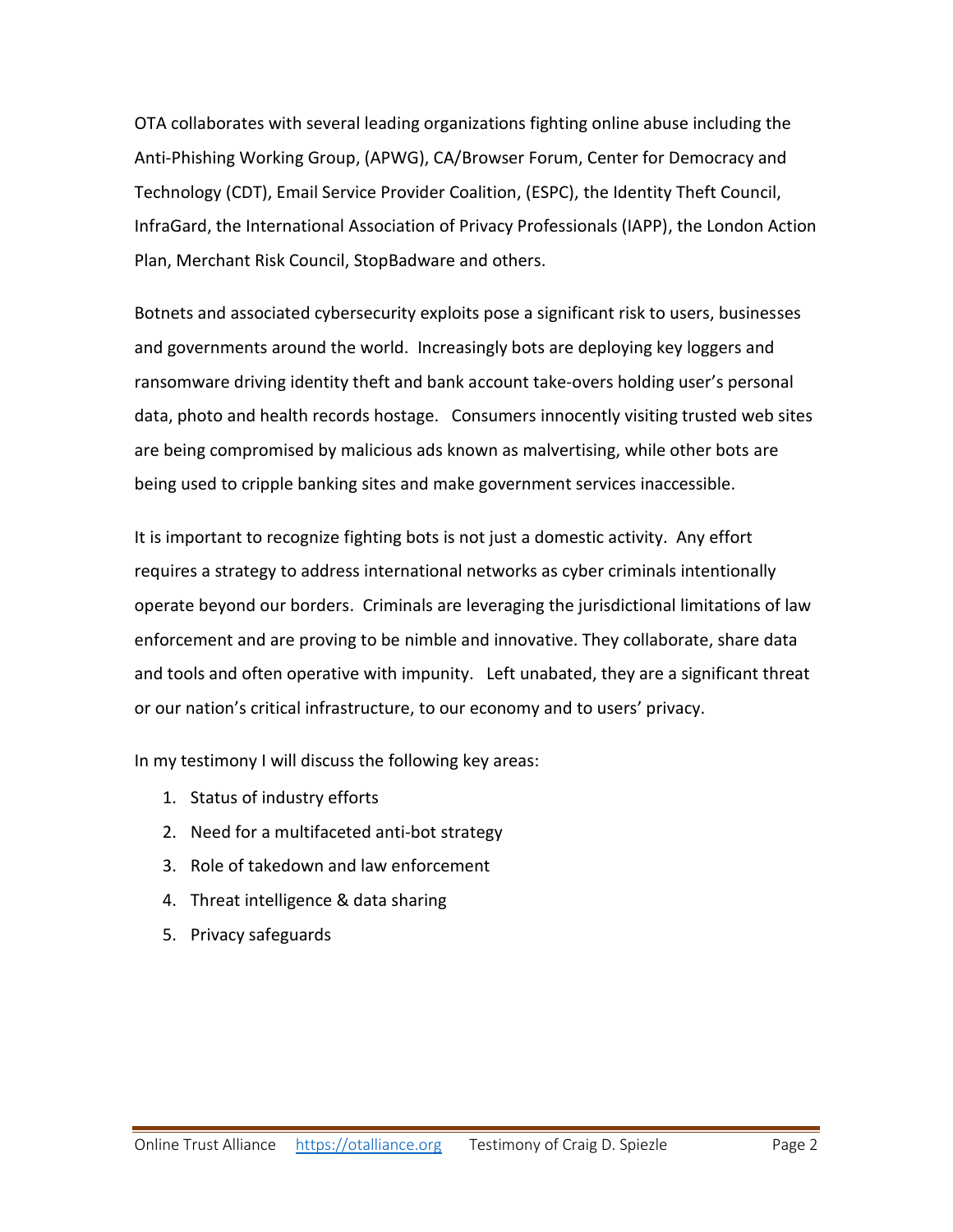#### **Industry Efforts**

Efforts to help combat botnets have been embraced by a range of public and private efforts. As an example, the FCC's Communications Security, Reliability and Interoperability Council (CSRIC), a FCC Federal advisory committee, last year developed a voluntary U.S. Anti-Bot Code of Conduct for ISPs, (ABC for ISPs). <sup>12</sup> This code, modeled on efforts originally developed in Australia and Japan, has been publicly supported by ATT, Century Link, Comcast, Cox Communications and others. This code is an important example of the industry's ability to self-regulate.

In parallel, OTA has facilitated several multi-stakeholder efforts and working groups. These include publishing remediation and notification best practices and anti-bot guidelines for hosters and cloud service providers. 3 4 5 Adoption of these best practices by ISPs and other intermediaries will pay dividends helping protect users and aid in the remediation of their devices, data and privacy.

#### **Multifaceted Strategy**

Fighting botnets requires a holistic and global multi-stakeholder strategy. As outlined in Exhibit A, OTA advocates a five prong anti-bot framework including: Prevention, Detection, Notification, Remediation and Recovery. The Exhibit outlines a partial list of tactics and counter measures, which underscores the need for increased industry collaboration, research and two-way data sharing with the public and private sectors.

 $\overline{a}$ 

<sup>1</sup> <http://www.fcc.gov/encyclopedia/communications-security-reliability-and-interoperability-council-iv>

<sup>&</sup>lt;sup>2</sup> [http://transition.fcc.gov/bureaus/pshs/advisory/csric3/CSRIC\\_III\\_WG7\\_Report\\_March\\_%202013.pdf](http://transition.fcc.gov/bureaus/pshs/advisory/csric3/CSRIC_III_WG7_Report_March_%202013.pdf)

<sup>3</sup> [https://otalliance.org/system/files/files/resource/documents/ota\\_botnet\\_notification\\_whitepaper2012.pdf](https://otalliance.org/system/files/files/resource/documents/ota_botnet_notification_whitepaper2012.pdf)

<sup>4</sup> [https://otalliance.org/system/files/files/best-practices/documents/ota\\_2013\\_botnet\\_remediation\\_best\\_practices.pdf](https://otalliance.org/system/files/files/best-practices/documents/ota_2013_botnet_remediation_best_practices.pdf)

<sup>5</sup> <https://otalliance.org/resources/botnets>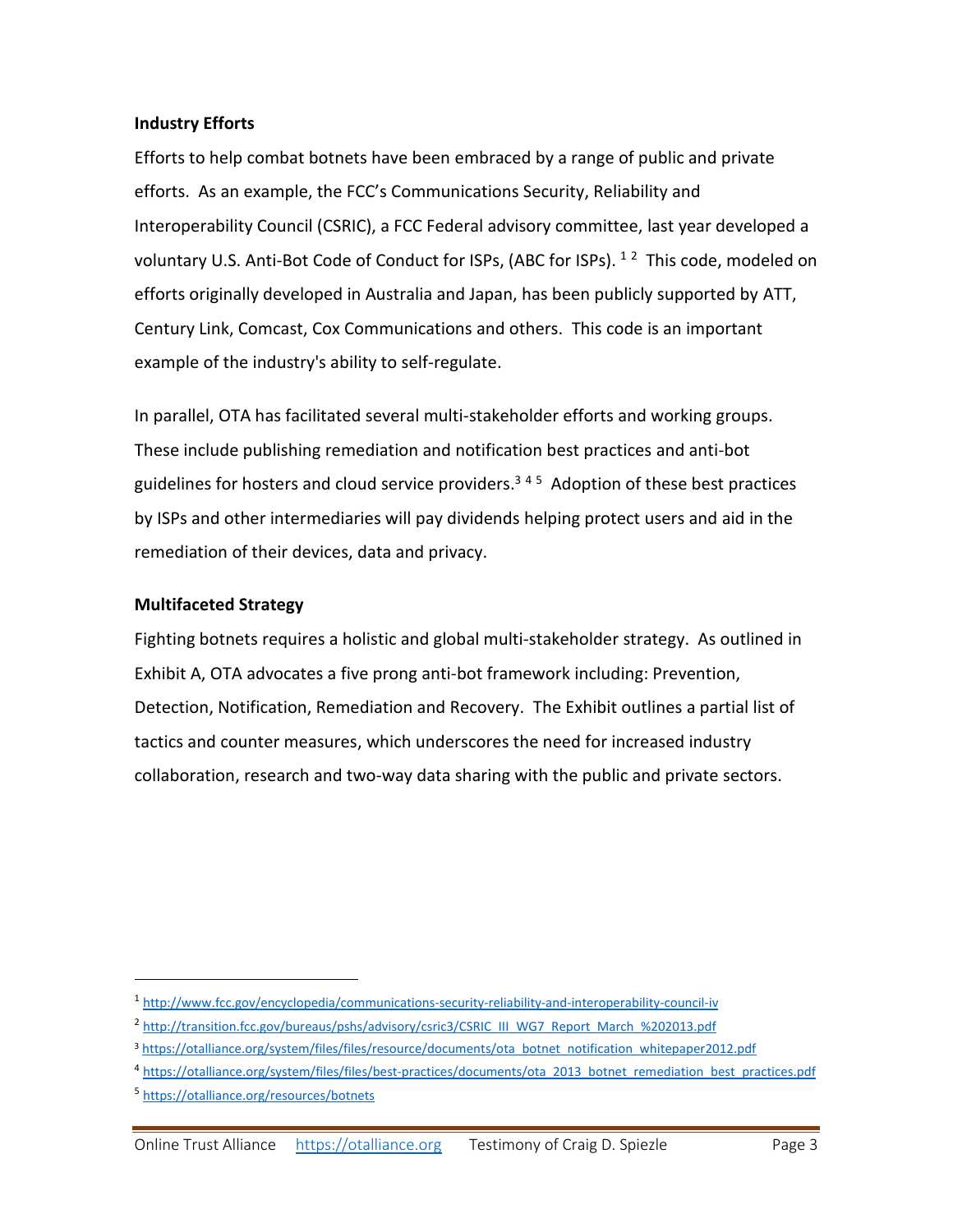### **Law Enforcement & Takedown Efforts**

Law enforcement efforts are an important component to fighting online threats serving three major functions; 1) disrupting command and control hosts used by cybercriminals to run their botnets, 2) gathering evidence and intelligence and 3) bringing criminals to justice. 6

Law enforcement can't fight today's sophisticated cyber criminals alone. They need help from industry partners. Similarly, the private sector can't fight cyber criminals without help from law enforcement. A trusted partnership is required. Noteworthy examples of collaboration is the DNS Changer takedown, impacting four million computers located in over 100 countries and similar efforts led by Microsoft and Symantec.<sup>7</sup>

Botnet take-downs and related efforts need to be taken with care and respect to three major considerations: 1) the risk of collateral damage to innocent third parties, 2) errors in identifying targets for mitigation and 3) respecting users' privacy. For example, taking down an entire web hoster because they have a handful of bad customers may be an example of unacceptable collateral damage. At the same time hosters and ISPs cannot hide behind bad actors and must take reasonable steps to help prevent the harboring of criminals and enabling cybercrime activity.

It is important to note that other anti-abuse tactics run similar risks including the unintended sharing of personal and sensitive information. The ISP and the anti-spam community continually fight spam which unfortunately can result in the blocking of legitimate senders. Bot traffic has been misidentified by ISPs and security vendors have temporarily blocked and re-directed residential users' internet access. Web browsers run the risk of misidentifying phishing sites and AV solutions can mistakenly block downloads and web content. Recognizing these risks, the public and private sector must establish

 $\overline{a}$ 

<sup>6</sup> <http://en.wikipedia.org/wiki/Botnet>

<sup>7</sup> [http://www.fbi.gov/newyork/press-releases/2011/manhattan-u.s.-attorney-charges-seven-individuals-for](http://www.fbi.gov/newyork/press-releases/2011/manhattan-u.s.-attorney-charges-seven-individuals-for-engineering-sophisticated-internet-fraud-scheme-that-infected-millions-of-computers-worldwide-and-manipulated-internet-advertising-business)[engineering-sophisticated-internet-fraud-scheme-that-infected-millions-of-computers-worldwide-and-manipulated](http://www.fbi.gov/newyork/press-releases/2011/manhattan-u.s.-attorney-charges-seven-individuals-for-engineering-sophisticated-internet-fraud-scheme-that-infected-millions-of-computers-worldwide-and-manipulated-internet-advertising-business)[internet-advertising-business](http://www.fbi.gov/newyork/press-releases/2011/manhattan-u.s.-attorney-charges-seven-individuals-for-engineering-sophisticated-internet-fraud-scheme-that-infected-millions-of-computers-worldwide-and-manipulated-internet-advertising-business)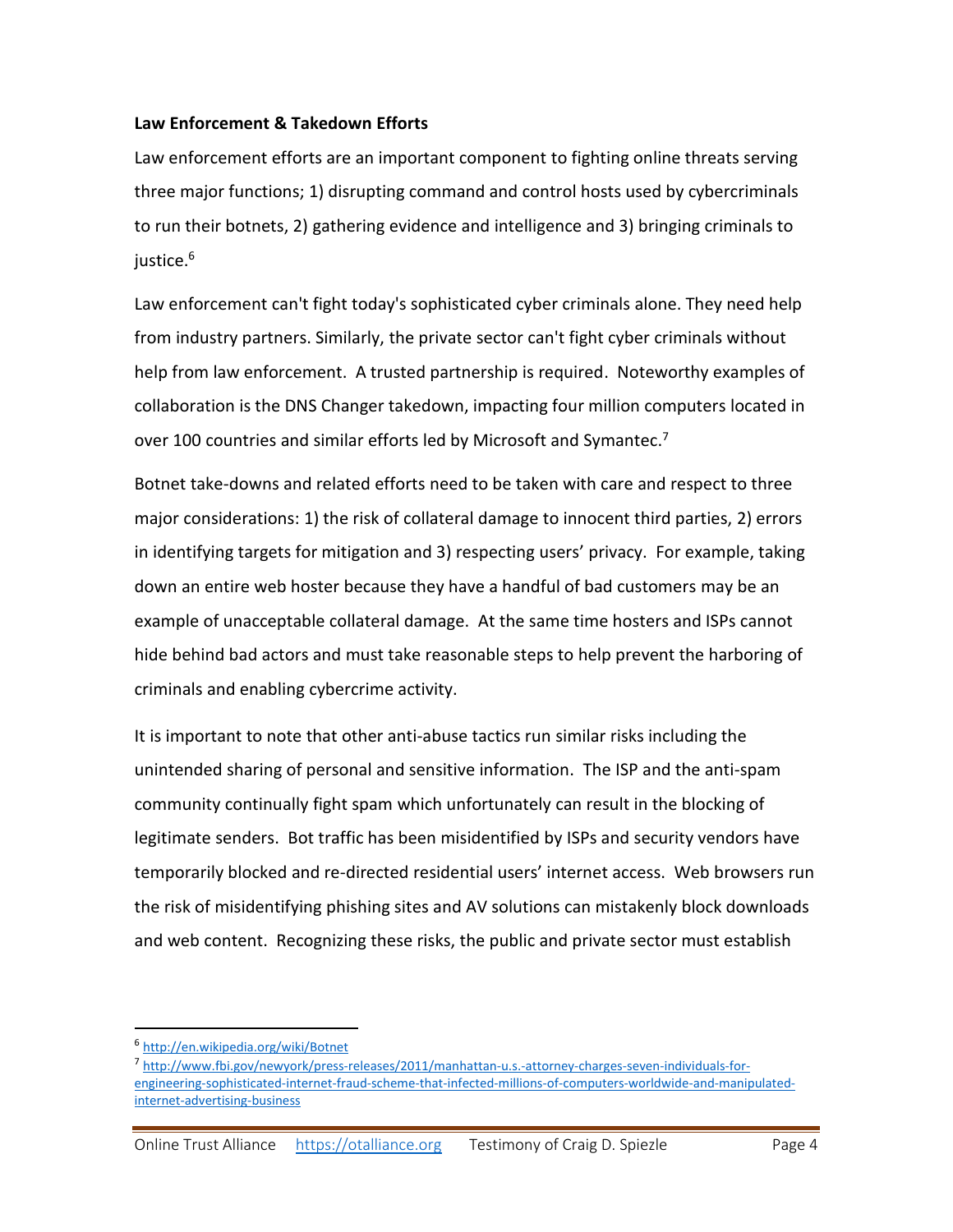risk assessment procedures while staffing 24/7 remediation and escalation processes to remediate any unintended business and user impact.

### **Data Sharing**

Data sharing between law enforcement and industry colleagues has the promise of being one of the most impactful tools in our arsenal. Data sharing must be reciprocal, with law enforcement providing data back to industry. Effective sharing requires exchanges that are dynamic and assure confidentiality. While today such sharing is occurring within individual sectors, expanded collaboration is needed between sectors such as retail, financial services and advertising networks. In the absence of this collaboration, cybercriminals move from one industry to another, sending malicious spam one day and perpetrating click-fraud and malvertising the next.<sup>8</sup>

Several industries have stood up Information Sharing and Analysis Centers (ISACs). These provide the ability to share data with each other, accelerating the deployment of best practices and threat detection capabilities.<sup>9</sup>

## **Privacy Controls & Considerations**

The privacy landscape is rapidly evolving in the US, EU and other countries, ranging from the "right to be forgotten" and "Do Not Track", to restrictions on data sharing with third parties. Unfortunately threat intelligence data can often contain personally identifiable information, (PII). This underscores the importance that privacy be at the foundation of all fraud prevention and data sharing practices. Safeguards must be established including traffic monitoring by ISPs and data sharing among intermediaries including banks, websites and the AV community with law enforcement. Parties need to adhere to the FTC's Fair Information Practice Principles (FIPPS) and related sectorial regulations and adopt de-identification practices.<sup>10</sup>

 $\overline{a}$ 

<sup>8</sup> <http://www.businessinsider.com/study-bots-will-waste-116b-in-ad-spend-in-2014-2014-1>

<sup>9</sup> <http://www.isaccouncil.org/>

<sup>10</sup> [http://en.wikipedia.org/wiki/FTC\\_Fair\\_Information\\_Practice](http://en.wikipedia.org/wiki/FTC_Fair_Information_Practice)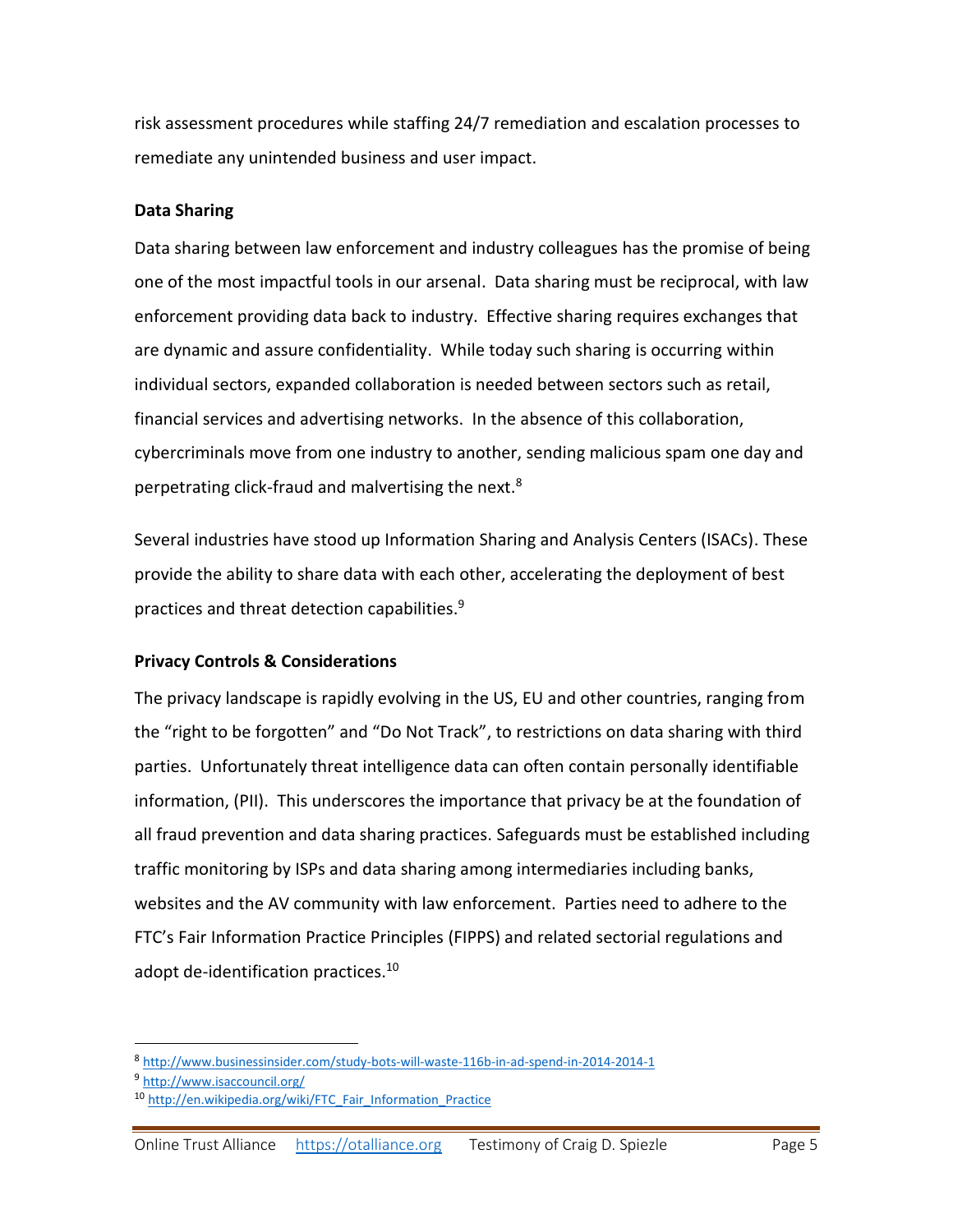These privacy concerns can be easily addressed. When data is collected and used exclusively for threat detection, entities should be afforded "safe-harbor", providing that the data collected and shared is not used or retained for any other purpose. Conversely, industry needs assurances that law enforcement will not use such data for purposes other than fighting cybercrime.

### **Shared Responsibility**

Every stakeholder has a responsibility to take action against these threats. We need to work together, be nimble and innovative. Progress has been with some ISPs and hosters, but a renewed focus and greater commitment from industry is required. As the Internet of Things, the smart grid and wearable technologies becomes prevalent, we need to look beyond the desktop. For example today mobile devices are increasingly being targeted by bots. This requires a renewed focus and investment from the mobile community including the role of app platforms and OS providers to increase the scrutiny and vetting of apps they host.

#### **Summary**

In summary, it is important to recognize there is no absolute defense against determined criminals. They will continue to exploit our systems and users, requiring all stakeholders and intermediaries to take action. We have a shared responsibility to increase investments in data sharing and adopt privacy enhancing practices, while finding new approaches to work with law enforcement and expand international cooperation. Working together we can make the internet more trustworthy, secure and resilient while promoting innovation.

Thank you and I look forward to your questions.